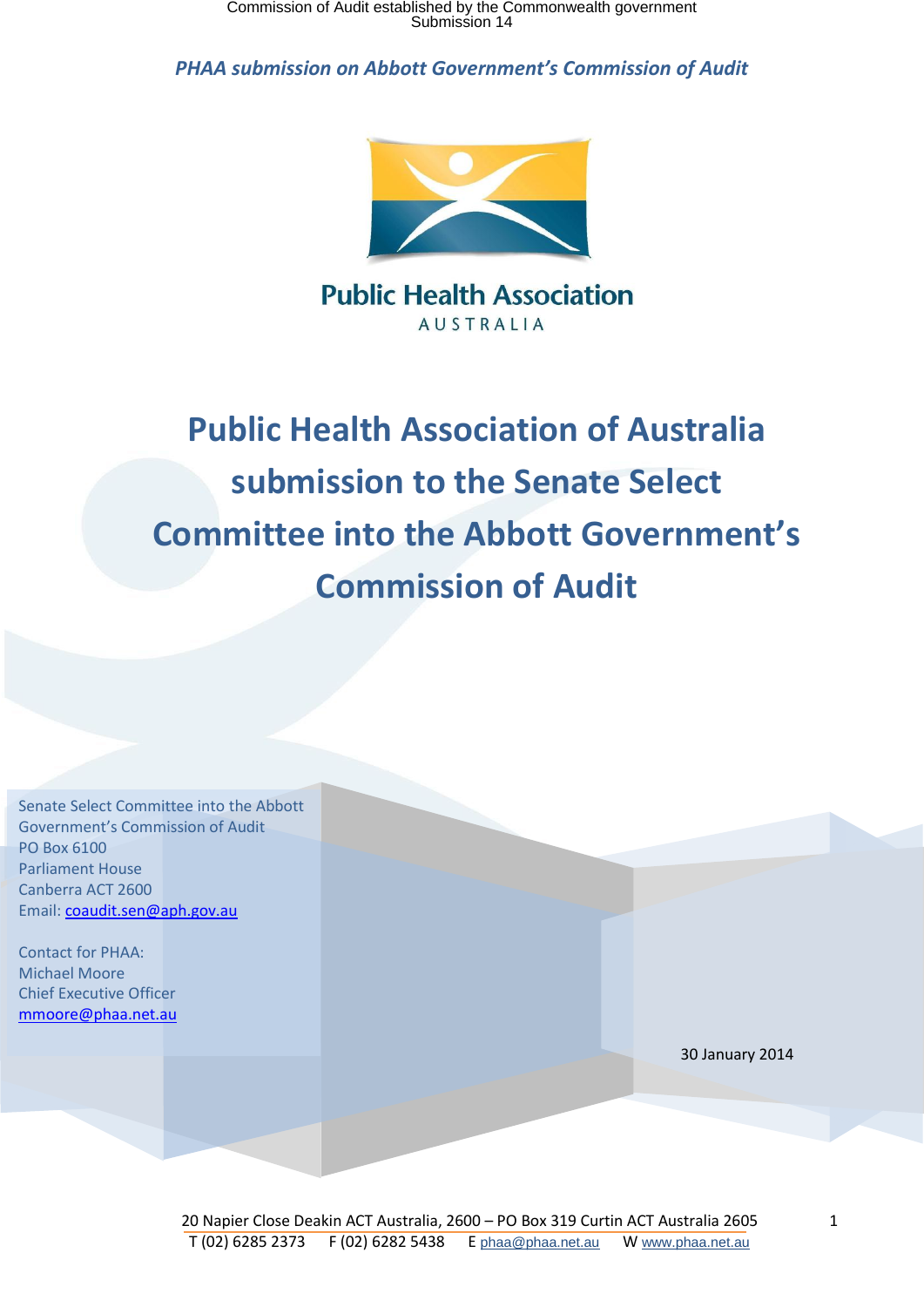## **Contents**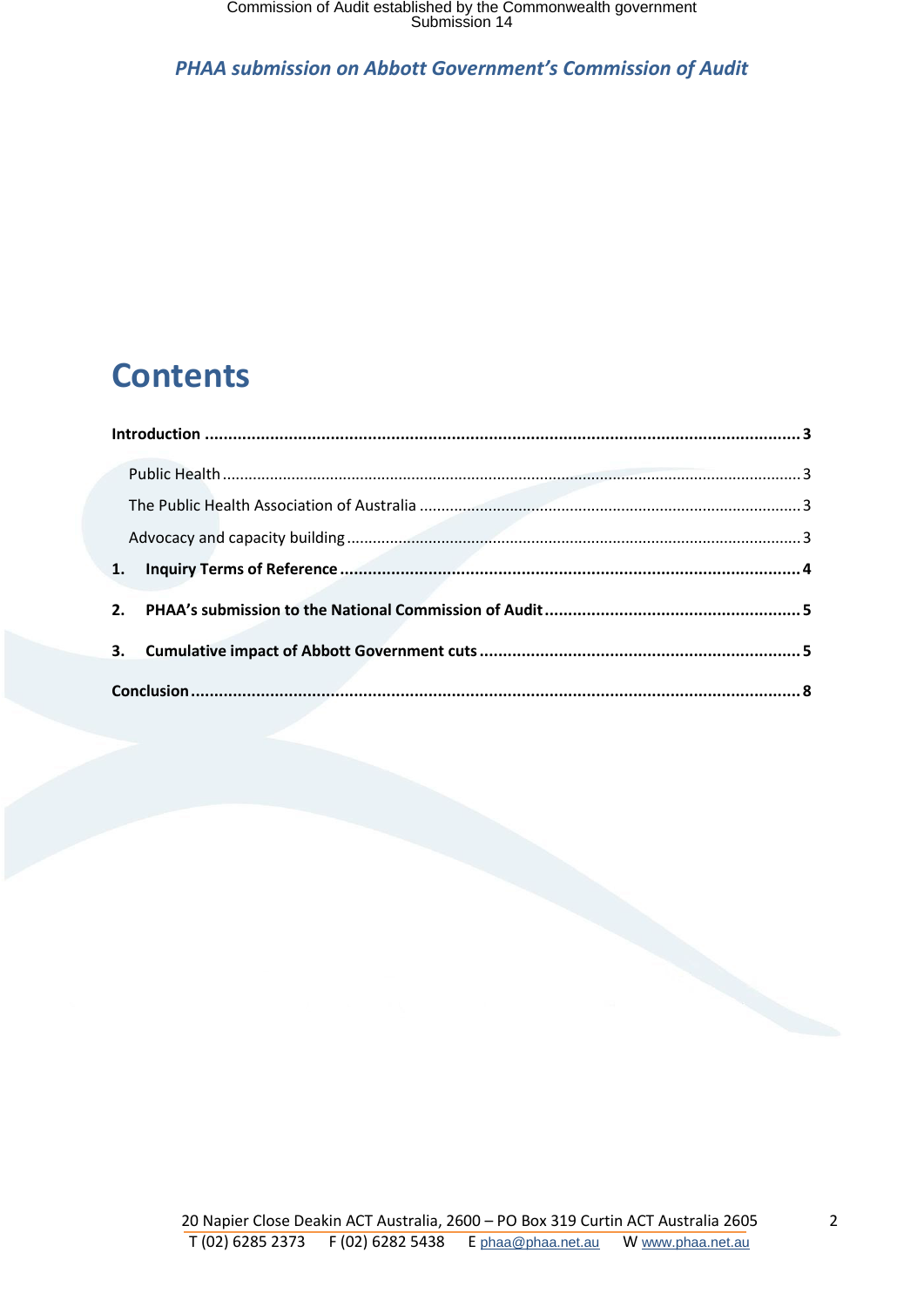## <span id="page-2-0"></span>**Introduction**

The Public Health Association of Australia Incorporated (PHAA) is recognised as the principal nongovernment organisation for public health in Australia and works to promote the health and wellbeing of all Australians. The Association seeks better population health outcomes based on prevention, the social determinants of health and equity principles. The PHAA has a vision for a healthy region, a healthy nation and healthy people living in a healthy society and a sustaining environment while improving and promoting health for all

### <span id="page-2-1"></span>**Public Health**

Public health includes, but goes beyond the treatment of individuals to encompass health promotion, prevention of disease and disability, recovery and rehabilitation, and disability support. This framework, together with attention to the social, economic and environmental determinants of health, provides particular relevance to, and expertly informs the Association's role.

### <span id="page-2-2"></span>**The Public Health Association of Australia**

PHAA is a national organisation comprising around 1900 individual members and representing over 40 professional groups concerned with the promotion of health at a population level.

Key roles of the organisation include the development of policy, capacity building and advocacy. Core to our work is an evidence base drawn from a wide range of members working in public health practice, research, administration and related fields who volunteer their time to inform policy, support advocacy and assist in capacity building within the sector. PHAA supports a preventive approach for better population health outcomes by championing appropriate policies and providing strong support for Australian governments and bodies such as the National Health and Medical Research Council in their efforts to develop and strengthen research and actions in public health.

PHAA has Branches in every State and Territory and a wide range of Special Interest Groups. The Branches work with the National Office in providing policy advice, in organising seminars and public events and in mentoring public health professionals. This work is based on the agreed policies of the PHAA. Our Special Interest Groups provide specific expertise, peer review and professionalism in assisting the National Organisation to respond to issues and challenges as well as a providing a close involvement in the development of policies. In addition to these groups the PHAA's Australian and New Zealand Journal of Public Health (ANZJPH) draws on individuals from within PHAA who provide editorial advice, and review and edit the Journal.

### <span id="page-2-3"></span>**Advocacy and capacity building**

In recent years PHAA has further developed its role in advocacy to achieve the best possible health outcomes for the community, both through working with all levels of governments and agencies, and promoting key policies and advocacy goals through the media, public events and other means.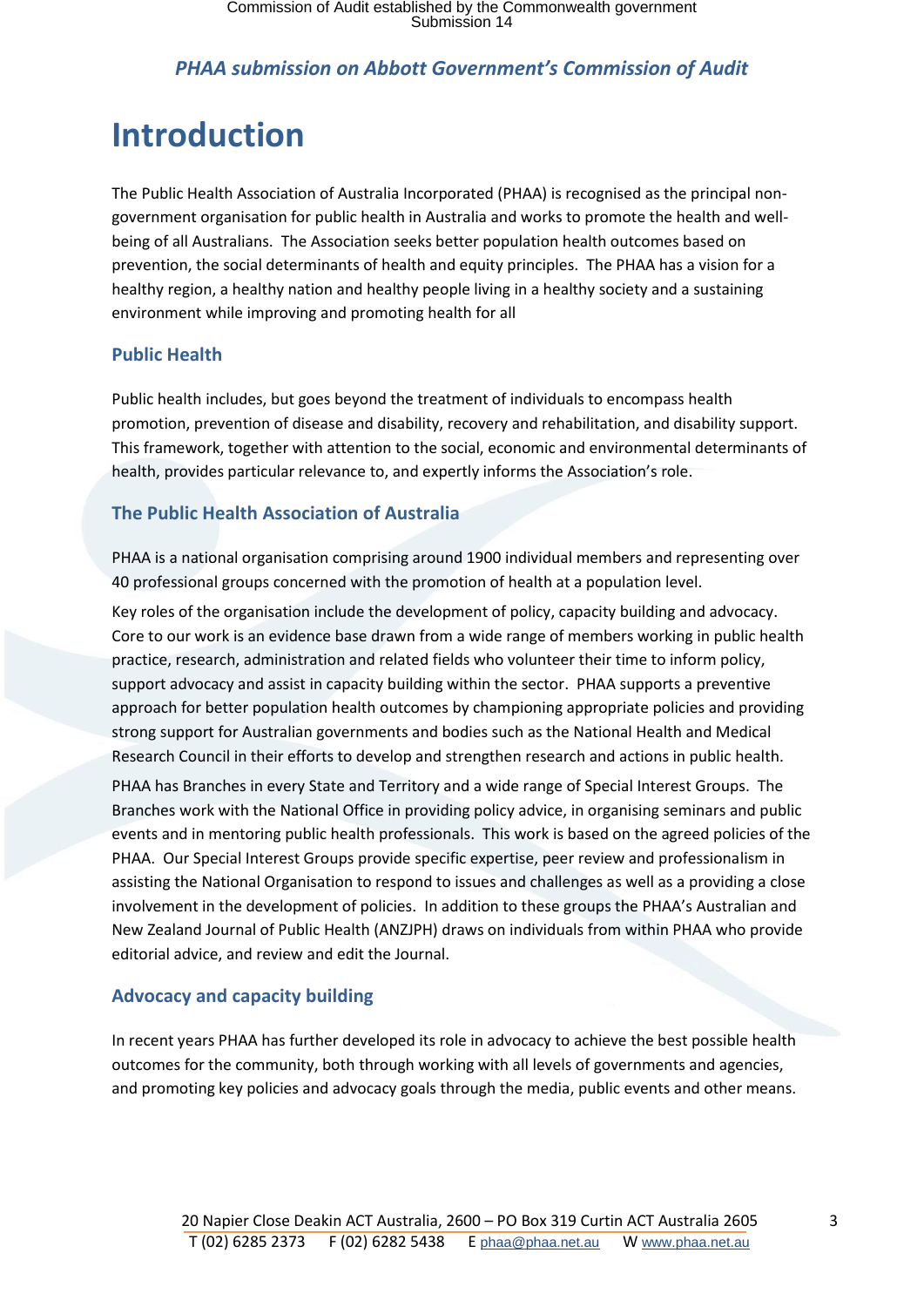# <span id="page-3-0"></span>**1. Inquiry Terms of Reference**

PHAA notes that the Select Committee into the Abbott Government's Commission of Audit has been established to inquire into the Commission of Audit established by the Commonwealth Government and, in particular, any report of that Commission to the Government, with interim reports as the committee sees fit and a final report on or before 13 May 2014.

PHAA further notes the specific Terms of Reference for the inquiry and provides this submission in relation to the following terms of reference:

- a) the nature and extent of any cuts or changes to government expenditure recommended by the Commission;
- b) the effect of any proposed cuts or changes on the provision of services, programs or benefits by the Government;
- c) the effect of any proposed cuts or changes on the ability of the public service to provide advice to government
- d) the effect of any proposed changes to the current split of roles and responsibilities between the Commonwealth Government and state and territory governments on the current levels of government expenditure, taxation and service delivery;
- e) the potential impact of any proposed revenue measures on the Budget and on taxpayers, including access to services like health and education;
- f) the potential impact of any proposed cuts or changes to government expenditure or service provision on employment and the economy;
- g) the consistency of the Commission's recommendations with the Government's commitments on spending on health, medical research, education, and defence spending;
- h) the potential impact of any proposed cuts or changes on the structural budget balance over the forward estimates and the next 10 years;
- i) the potential impact that any proposed changes to Commonwealth budgeting arrangements might have in undermining public confidence in the provision of Commonwealth government accounts;
- j) the potential effects of any proposed cuts or changes on the Government's medium to long term fiscal position, such as reducing future productivity, reducing the tax base and government revenues, or increasing future demand for government programs or support;
- k) whether the Commission's terms of reference are appropriate, and, in particular, whether consideration ought be given to alternative means of:
	- i. improving the efficiency and effectiveness of government expenditure,
	- ii. improving the state of the Commonwealth's finances and addressing medium term risks to the integrity of the budget position,
	- iii. improving the fairness and efficiency of revenue raising, including that businesses cover the full cost of their activities,
	- iv. and that individuals with greater capacity contribute more to government revenue
	- v. funding infrastructure and enhancing Australia's human, economic and natural capital, or
	- vi. improving the public service; and
- l) any other matters the committee considers relevant.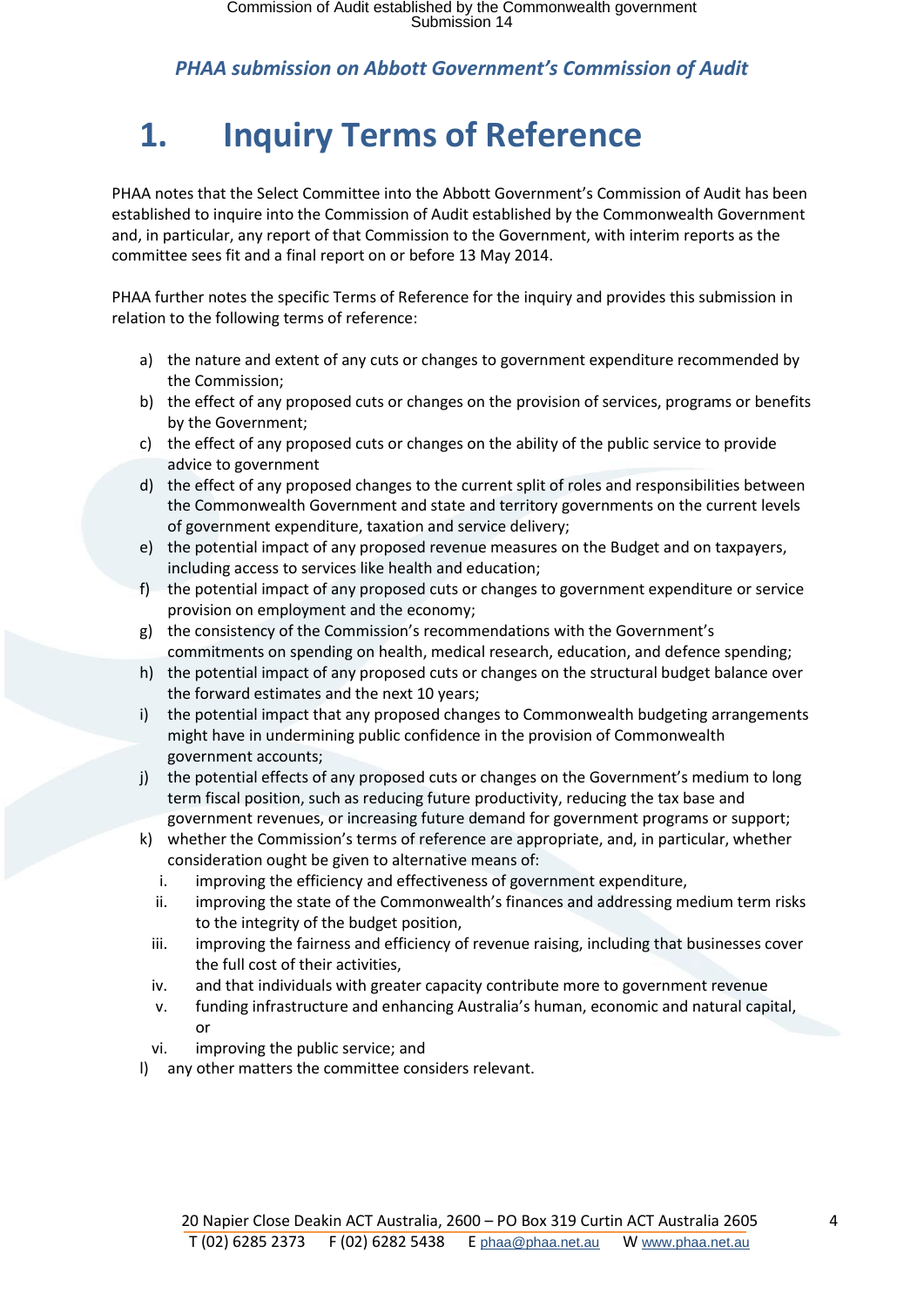# <span id="page-4-0"></span>**2. PHAA's submission to the National Commission of Audit**

PHAA provided a formal submission to the National Commission of Audit in November 2013, a copy of that submission is provided as Attachment A to this submission.

In summary, our key message to the Commission was that it makes good economic sense for public health to be given a higher funding and action priority:

- A modest increase in prevention spending now will bring substantial benefits in terms of both health and costs in years ahead. We provided as series of examples where investment in prevention will return benefits both economically and in terms of human health.
- There are also opportunities for raising revenue of over \$2 billion while playing a key role in improving long term health outcomes of individuals and the community when implemented as part of a comprehensive program.

The submission also highlighted the abolition of the Advisory Panel on the Marketing in Australia of Infant Formula (APMAIF) in November 2013 as an example of the kind of decisions that may well represent false economy due to foreseeable impacts. We believe it is important that in seeking efficiencies, the Commission is able to advise against cost-cutting measures that may represent false economy.

# <span id="page-4-1"></span>**3. Cumulative impact of Abbott Government cuts**

PHAA notes that the National Commission of Audit is due to report to the Prime Minister, Treasurer, and the Minister for Finance with the first phase of the review due by the end of January 2014, and the second phase by the end of March 2014. Without having been able to analyse any recommendations provided, it is difficult to provide input to the Committee's terms of reference in relation to the nature and extent of any cuts or changes to government expenditure recommended by the Commission and potential related impacts to both government and non-government service delivery and outcomes.

However, cuts to funding and the abolition of a number of key advisory bodies already undertaken in the initial months of the new Australian Government are already having a negative impact, and we believe that any further cuts of this nature will invariably have a further negative impact on both service delivery and outcomes across portfolios.

As the new government begins to make its mark community groups and non-government organisations (NGOs) are compelled to reconsider how they operate and how they are going to work with the incoming government. There are no surprises in the Abbott Government's attempts to deliver on its commitments to cut regulation, reduce taxation and raise productivity.

What is surprising is the cumulative impact their actions could have on those who most need sensible policy responses to community need.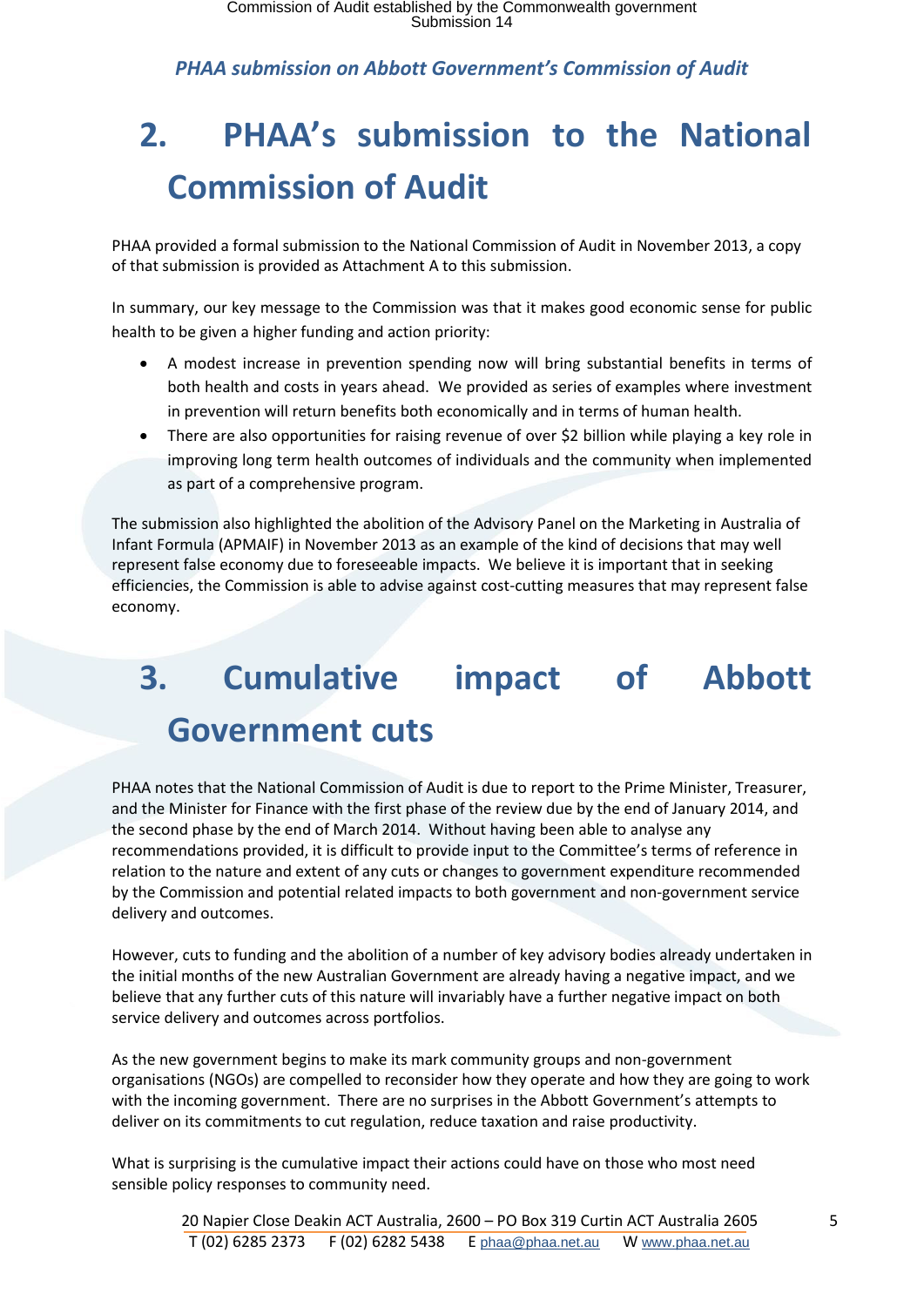Cutting regulation has public appeal. Conservatives have long pushed the notion that Australia is becoming a "Nanny State". The push comes particularly from big business which is keen to have as much freedom as possible to produce, market, distribute and export their products. Of course industry wants less regulation.

However, governments need to be wary of transferring cost to taxpayers to make industry profits possible.

Take fast food as an example. While industry wants no regulation on marketing, sales and distribution of food that is high in sugar, fat and salt and low in nutrients, the obesity epidemic increases. Having no interference or no regulation undoubtedly boosts profits. However, it is the taxpayer that will wear the long term impact on the health budget of the increasing rates of lifestylerelated chronic conditions such as diabetes, cardiovascular disease and cancer. It is a similar story with the harm associated with alcohol. "Nanny State" was a catch cry for those who in decades passed opposed action on motor vehicle related injuries and death when governments sought to make seatbelt use compulsory and introduce random breath testing. However, such claims sound hollow indeed with death and injury now at 1924 levels despite huge increases in population and motor vehicle ownership.

At the same time as regulations are being slashed by governments the NGOs who are in a position to present coherent arguments to governments are also coming under threat. The Alcohol and Drugs Council of Australia (ADCA) was defunded without notice. This is the national peak body representing the alcohol and other drugs sector, including front line service delivery agencies, researchers and policy makers. ADCA has played this role for the best part of half a century and has accumulated a considerable library and resources used by hospitals, treatment facilities, researchers and those developing policy for government. After next month, ADCA will no longer exist.

It is a similar story with the National Aboriginal and Torres Strait Islander Legal Services (NATSILS), the national peak body for Aboriginal and Torres Strait Islander Legal Services (ATSILS), and the positions of all Law Reform and Policy Officers within each State and Territory. This cut is ironic considering the personal commitment of the Prime Minister to Aboriginal and Torres Strait Islander peoples. However, there is a common thread. Continuing funding for these bodies may make the mantra of less taxes, smaller spending and less regulation more difficult to deliver.

The abolition of a number of key advisory panels further highlights the approach. Among the most notable are the Advisory Panel on the Marketing in Australia of Infant Formula (APMAIF) and the Immigration Health Advisory Group. The latter included psychiatrists, psychologists, nurses and GPs - providing independent policy advice on the health needs of asylum seekers and refugees. Similarly, the government has announced its intention to "wind down" the operations of the Prime Minister's Council on Homelessness and the Australian Charities and Not-for-profits Commission (ACNC).

Early action of the Abbott Government in defunding the Climate Commission may have resulted in its phoenix like reincarnation as the Climate Council by 'crowd-funding'. However, it is unlikely that many of the other bodies that exist to support improved health outcomes for the most vulnerable, by the nature of what they do, will be able to gain similar financial support.

The reports of Sir Michael Marmot and others on the 'social determinants of health' illustrate the prime fallacy in the push for more and more emphasis on personal responsibility. Prevalence of diabetes, for example is currently better explained by where you live than behavioural risk factors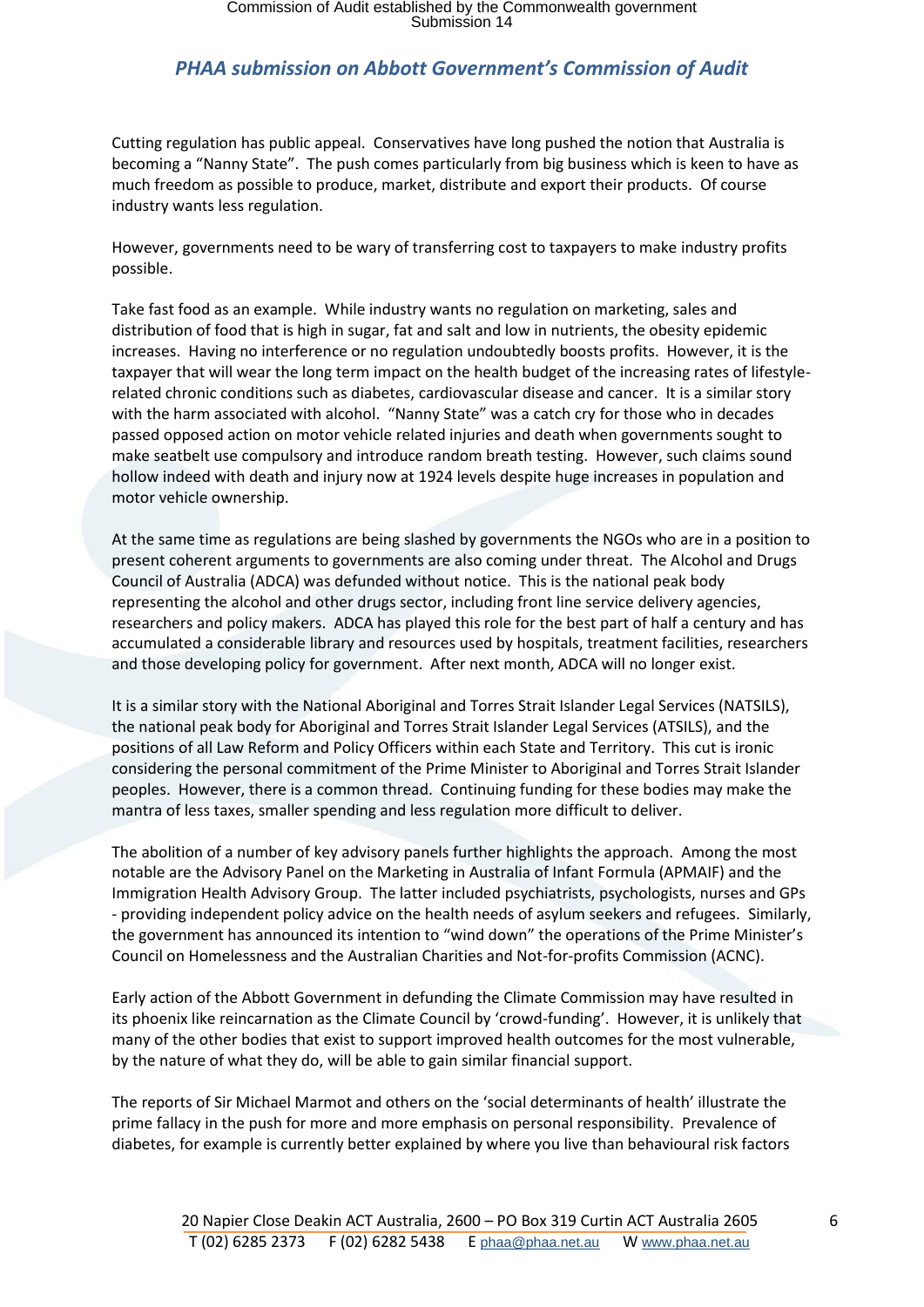such as smoking or exercise. Policies that utilise a broad understanding of all these issues have most chance of success.

Personal responsibility does play an important role but there should be a clear recognition of what the Howard government called 'mutual obligation'. In the current climate individuals, NGOs and community groups have key responsibilities for those less able to cope. However, there is a clear mutual obligation requiring the government to play an appropriate role.

Cuts to jobs, cuts to NGOs, cuts to advisory boards may not have an immediate impact. However, the cumulative effect is a matter for grave concern. Environmental impacts on health, limitations on the ability to deliver sensible policies around drugs and alcohol and understanding the detail on issues around migrant and refugee health are just the tip of the iceberg. The real challenge is that these cuts are already likely to have the heaviest impact on the most vulnerable. And the Commission of Audit has yet to release its findings on where to cut next.

Cuts and abolitions already undertaken that are of significant concern to PHAA in terms of their potential impact on public health and related outcomes include:

- Defunding of the Alcohol and other Drugs Council of Australia (ADCA) the national peak body representing the alcohol and other drugs sector, including front line service delivery agencies, researchers, policy makers etc.
- Defunding of the National Congress of Australia's First Peoples the national voice for Aboriginal and Torres Strait Islander Peoples.
- Defunding of the National Aboriginal and Torres Strait Islander Legal Services (NATSILS) the national peak body for Aboriginal and Torres Strait Islander Legal Services (ATSILS) - and Law Reform and Policy Officer positions within each State and Territory based ATSILS.
- The Rural Health Education Foundation (RHEF) is shutting down due to a decline in government-contracted work. RHEF provides up-to-date information to health practitioners and consumers via the Rural Health TV Channel and produces online and DVD resources to assist the continuing professional development of health workers and service managers in remote areas.
- Cuts to Family Violence Prevention Legal Services, Legal Aid and Community Legal Centres (policy and reform work), potentially impacting on the effectiveness of frontline legal assistance and the evidence-base of law reform.
- Abolition of the Advisory Panel on the Marketing in Australia of Infant Formula (APMAIF) potentially impacting on compliance with international obligations under the International Code of Marketing Breast Milk Substitutes (WHO Code).
- Abolition of the Immigration Health Advisory Group which included psychiatrists, psychologists, nurses and GPs - providing independent policy advice on the health needs of asylum seekers and refugees.
- Abolition of the Climate Council (now operating as the donor-funded Climate Council) and the Climate Change Authority – vital to informing Australia's response to climate change.
- Defunding of the First Peoples Education Advisory Group, comprising Indigenous academics and education experts, which provided policy advice to the Australian Government on Closing the Gap in educational outcomes.
- Abolition of the position of Coordinator General for Remote Indigenous Services, overseeing all Government activity relating to the delivery of services to the 29 Indigenous communities under the Remote Service Delivery National Partnership designed to reduce the gap between Indigenous and non-Indigenous Australians.
- Abolition of the position of Independent Inspector General of Animal Welfare and Live Animal Exports – a new statutory authority that was to provide independent oversight of the live export system.